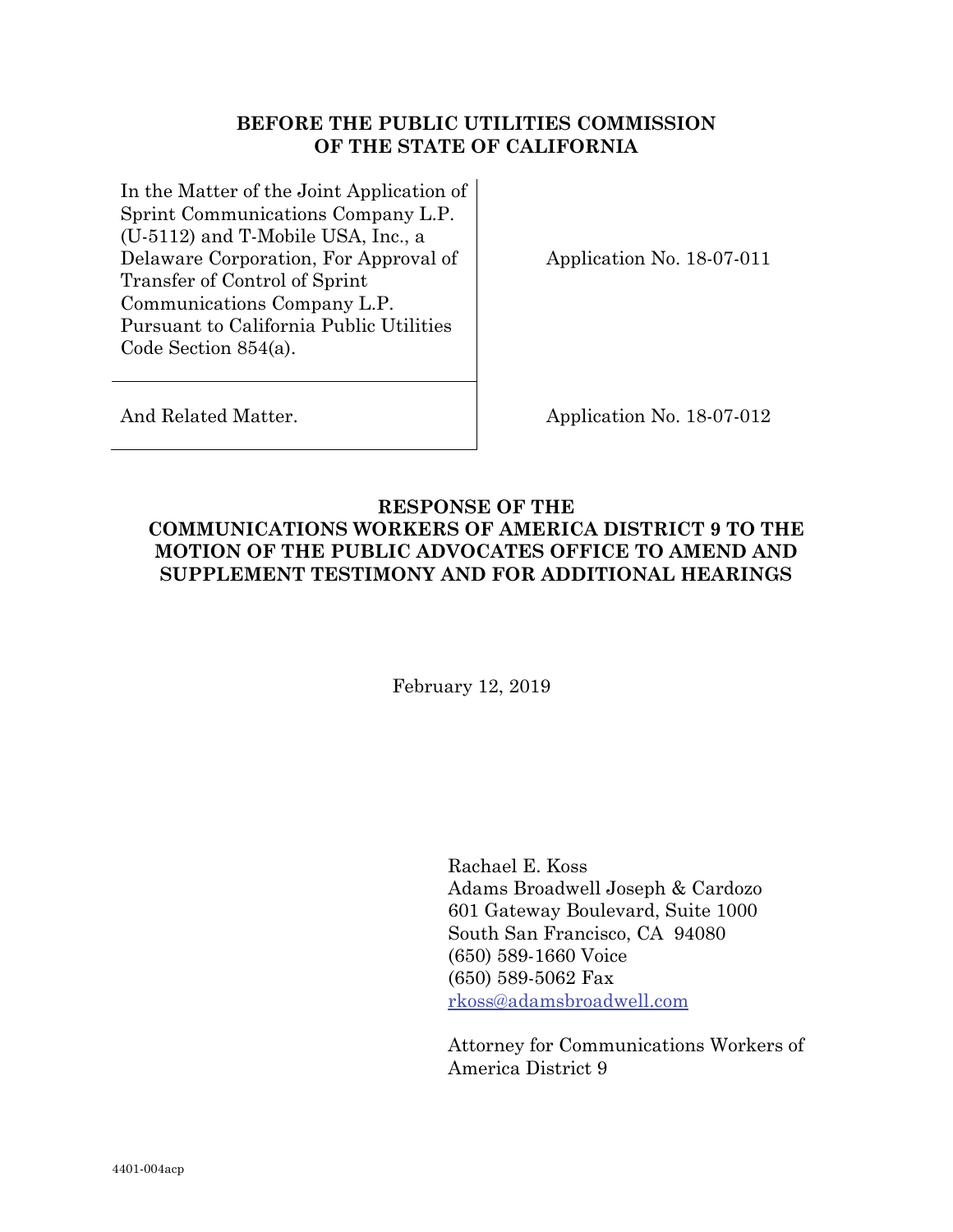## **BEFORE THE PUBLIC UTILITIES COMMISSION OF THE STATE OF CALIFORNIA**

In the Matter of the Joint Application of Sprint Communications Company L.P. (U-5112) and T-Mobile USA, Inc., a Delaware Corporation, For Approval of Transfer of Control of Sprint Communications Company L.P. Pursuant to California Public Utilities Code Section 854(a).

Application No. 18-07-011

And Related Matter. Application No. 18-07-012

## **RESPONSE OF THE COMMUNICATIONS WORKERS OF AMERICA DISTRICT 9 TO THE MOTION OF THE PUBLIC ADVOCATES OFFICE TO AMEND AND SUPPLEMENT TESTIMONY AND FOR ADDITIONAL HEARINGS**

Pursuant to Rule 11.1 of the Commission's Rules of Practice and Procedure,

the Communications Workers of America District 9 (CWA) submits this response in support of the February 4, 2019 Motion of the Public Advocates Office to Amend and Supplement Testimony and for Additional Hearings.

A merger applicant bears the burden of proof for its application<sup>1</sup> and an incomplete application is grounds for the Commission rejecting it.2 On July 13, 2018, T-Mobile and Sprint filed their merger application. The application was scant – *less than 100 pages of text and attachments (and no testimony) for a* 

*proposed \$26.5 billion merger*. The application claimed merging the companies'

 $\overline{a}$ 

<sup>1</sup> Pub. Utilities Code § 854(e).

<sup>2</sup> D.95-01-044.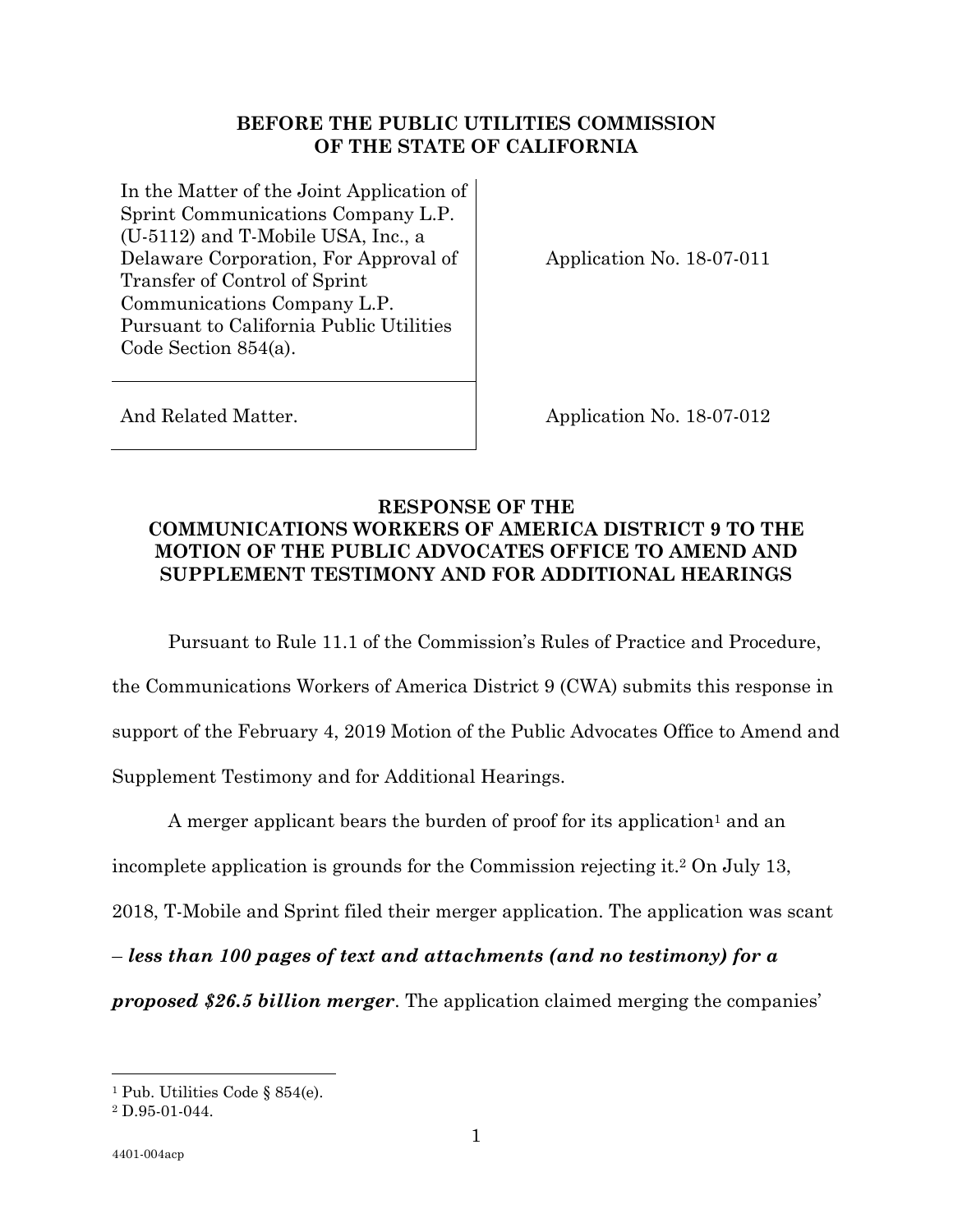"complementary and essential assets" would provide "massive synergies" and "unprecedented services," but provided no California-specific data to support these claims. Instead, the applicants alleged that "[t]here is no California-specific data available."3 The application also claimed that the merger would create more than 600 new stores and 11,000 jobs nationally, but declared that the stores and jobs had "not yet been broken down by location or state."4 The applicants effectively asked the Commission to blindly trust that the purported national benefits of the merger would trickle down to California consumers and workers.

The Assigned Commissioner issued an Amended Scoping Memo on October 4, 2018 that outlined issues (most of which were not addressed in the application) relevant to evaluating whether the proposed merger is in the public interest. The applicants never supplemented their application to address the issues outlined in the Amended Scoping Memo. Instead, three weeks after intervenors served their testimony and *one week before evidentiary hearings, the applicants served their case in chief – 1,000 pages of testimony and exhibits that incorporated an additional 3,000 pages of materials* that the applicants submitted to the FCC.

Justifying an application for the first time with 4,000 pages of "rebuttal testimony" is entirely improper and violates intervenors' due process rights. The Commission has held that "[p]roviding the basic justification in rebuttal is unfair, since parties are not generally given the opportunity to respond to rebuttal with

 $\overline{a}$ 

<sup>3</sup> Application, p. 23.

<sup>4</sup> *Id*., p. 25.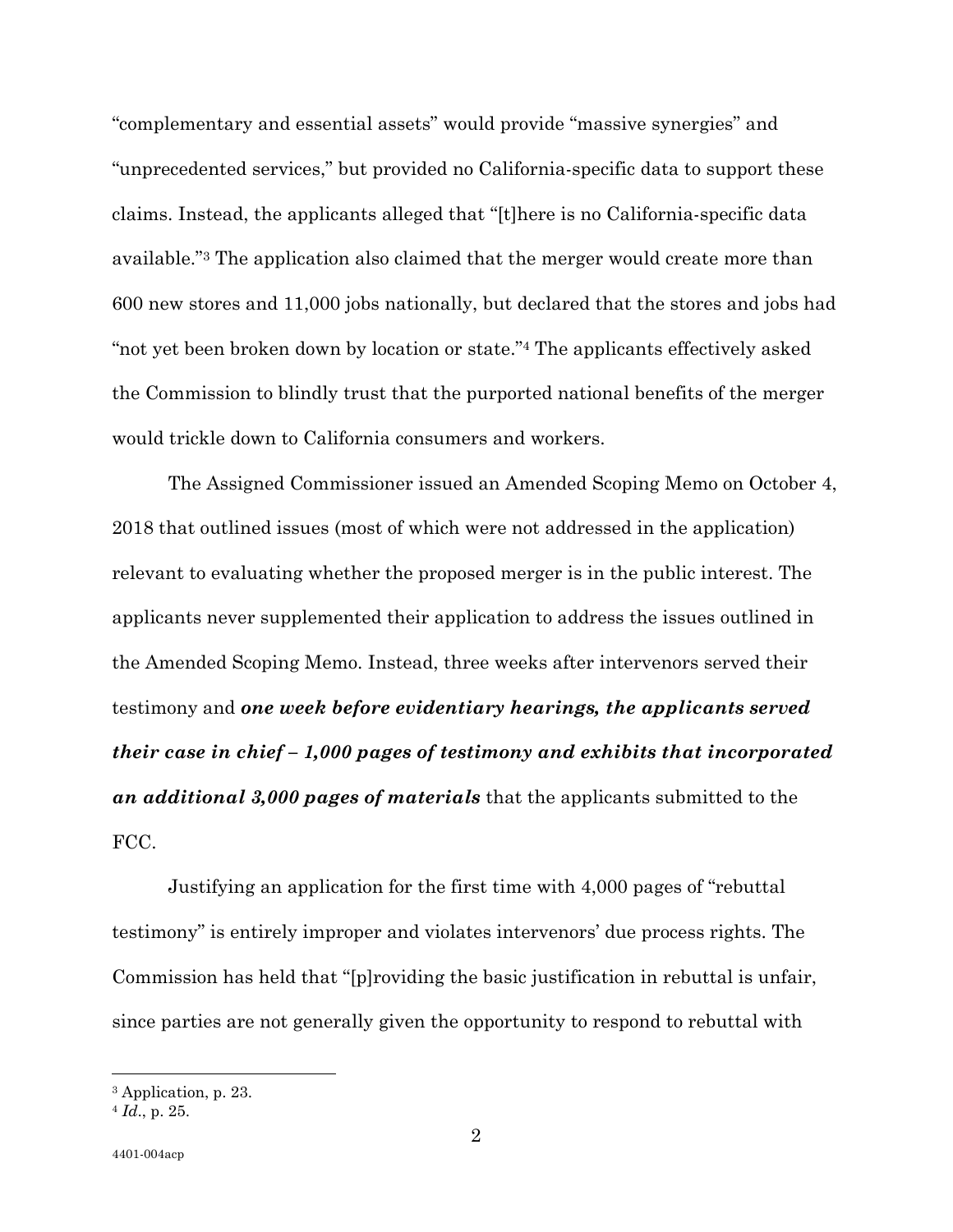testimony of their own."5 Further, "[w]hen the utility has the evidentiary burden, we caution against the use of rebuttal testimony to provide the basic justification. As a matter of fairness, *we must seriously consider either striking such testimony or extending the proceeding, at the utility's risk, to allow for responsive testimony from the other parties*."6

CWA agrees with the Public Advocates Office that to ensure due process, the Commission should allow intervenors additional time to review and analyze the applicants' case in chief (which was provided one week before evidentiary hearings), to conduct additional discovery, to prepare supplemental testimony and to conduct additional cross-examination. CWA proposes the following schedule:

- Supplemental testimony due no less than 30 days from the ruling on the Public Advocates Office's motion;
- Additional hearings no less than 21 days following service of supplemental testimony;
- Concurrent opening briefs due no less than 30 days following hearings; and
- Concurrent reply briefs due no less than 21 days following the filing deadline for opening briefs.

If supplemental testimony and additional hearings are not granted, CWA requests that the current briefing schedule be modified as follows to allow intervenors time

 $\overline{a}$ 

<sup>5</sup> D.04-03-039, p. 84.

<sup>6</sup> *Id*., p. 85 (emphasis added).